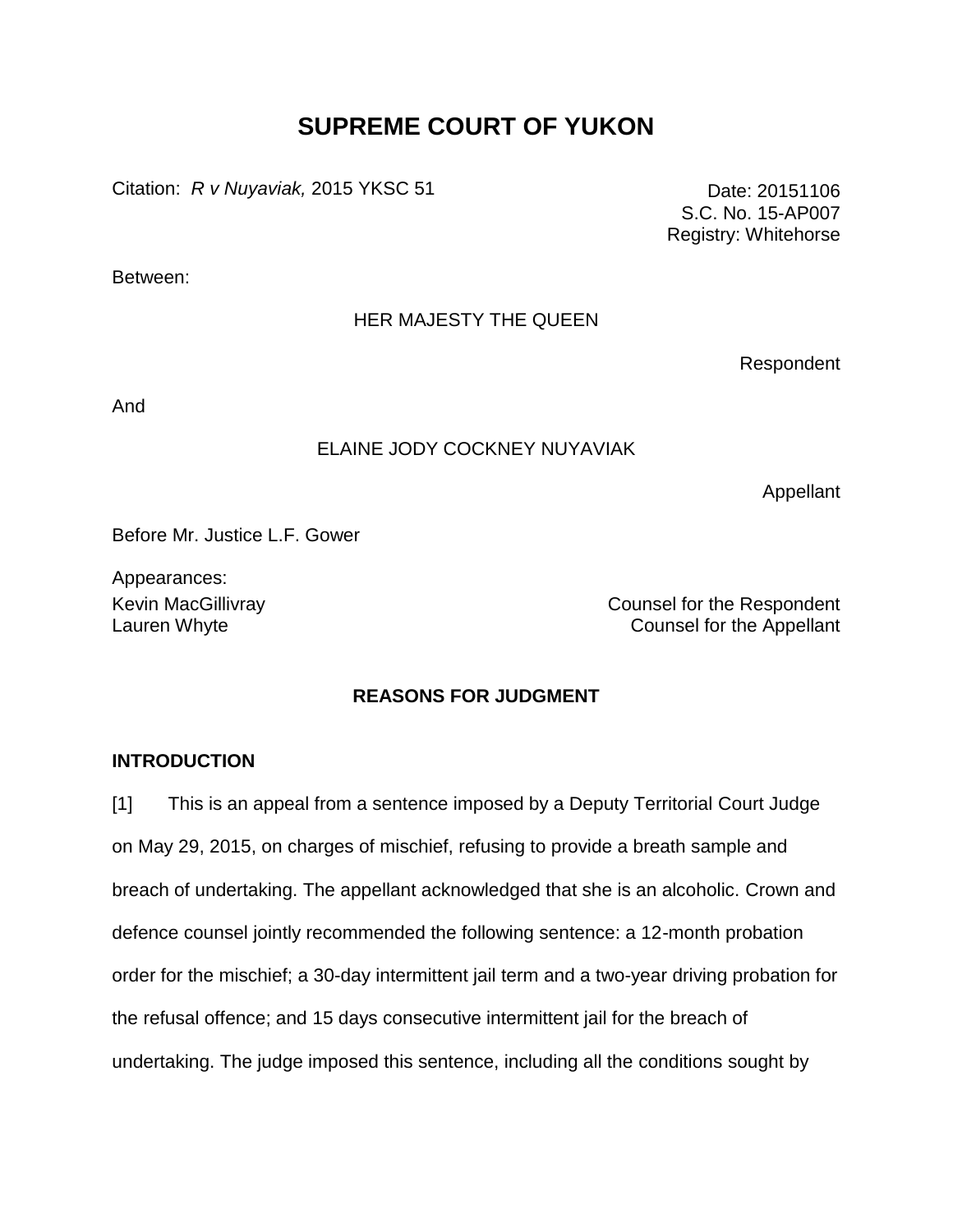$\overline{a}$ 

counsel in the probation order, one of which was that she seek alcohol counselling, as directed by her probation officer.

[2] However, the sentencing judge then "jumped" the joint submission by imposing an additional three-year probation order for the refusal offence, which included a condition that the appellant abstain from alcohol for the first four months of the order, and after that, that she not be under the influence of alcohol in a public place for the remainder of the order. (This condition was inaccurately recorded on the original threeyear probation order and the order was subsequently amended)<sup>1</sup>. The sentencing judge also imposed a condition that the appellant not attend any premises where the primary purpose is the sale of alcohol. Finally, the sentencing judge imposed a condition that the appellant is not to operate a motor vehicle anywhere in Canada until her outstanding fine from a previous impaired driving offence in 2014 (\$1,300) and the victim fine surcharges imposed for the current offences (totalling \$300) have been paid in full.<sup>2</sup>

[3] The sentencing judge said the following, just before setting out the conditions of the three-year probation order:

> In addition to that, there will be an adult probation order. And that is going to be fixed at a period of three years, notwithstanding any agreement between the Crown and defence, and there is a reason for that.

Both counsel agree that the sentencing judge failed to provide this reason. Indeed, he ultimately gave no reasons whatsoever for departing from the joint submission. Counsel further agree that this constitutes an error in principle.

 $1$  The amended probation order is dated October 14, 2015. The amended condition now reads: "For the first four (4) months you are not to possess or consume alcohol and/or controlled drugs or substances that have not been prescribed for you by a medical doctor and thereafter not be under the influence of alcohol in a public place."

 $2$  Crown counsel conceded that this condition in the three-year probation order was demonstrably unfit and ought to be set aside.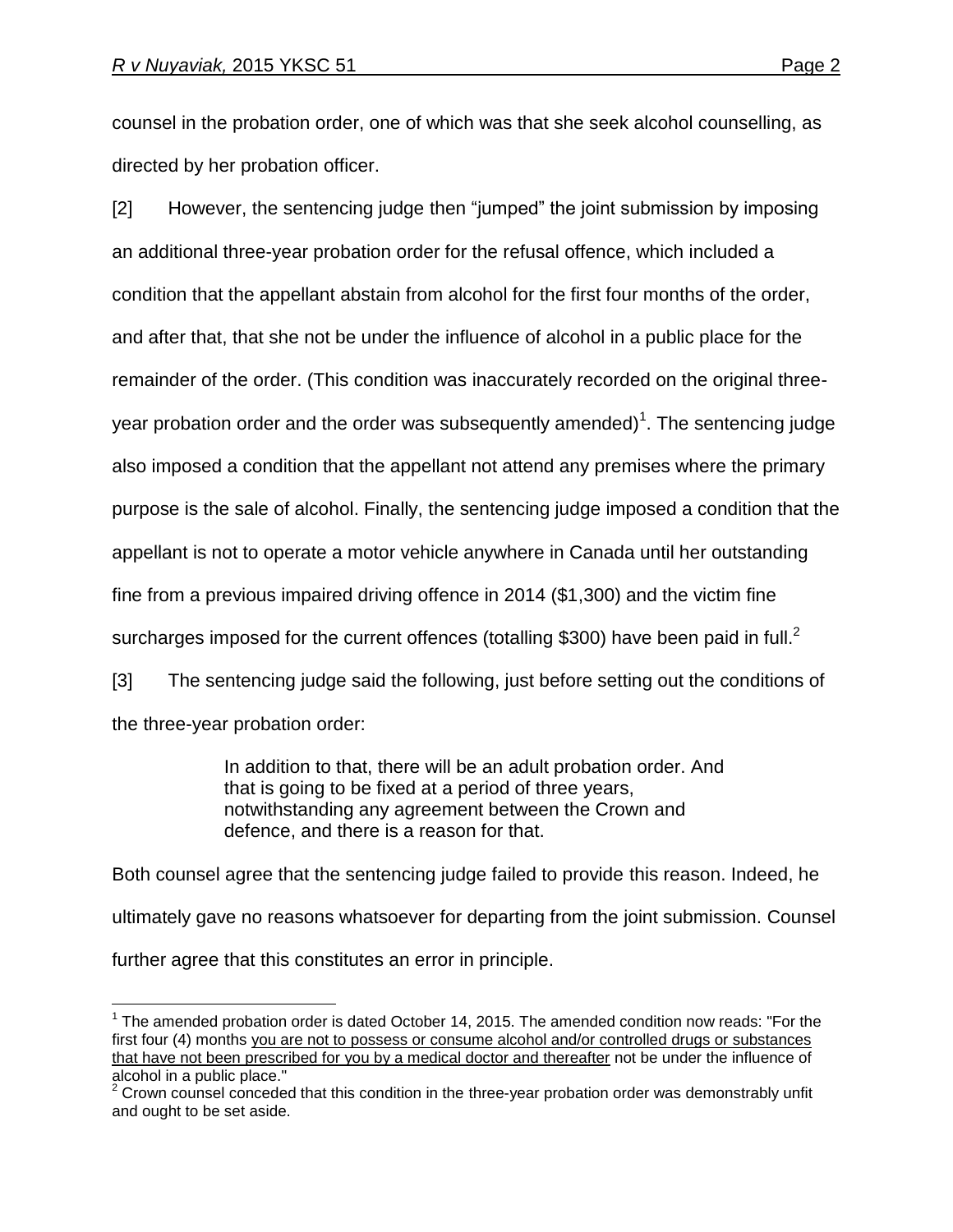**LAW**

[4] The cases are all in accord that a sentencing judge is not bound to accept a joint submission, but the instances in which a judge departs from such a submission will usually be rare. However, there is some disagreement in the cases about the circumstances which will justify a departure from a joint submission.

[5] One line of cases holds that this should only be done where acceding to the joint submission would be contrary to the public interest or would bring the administration of justice into disrepute: *R. v. T.M.N*., 2002 BCCA 468; *R. v. Cerasuolo*, (2001), 140 O.A.C. 114. This language arises from the *Martin Committee Report* in 1993, which acknowledged that plea-bargaining has become a routine part of the criminal justice system and that the process is undermined if joint recommendations are too readily rejected by the sentencing judge (*Ontario Ministry of the Attorney General, Report of the Attorney General's Advisory Committee on Charge Screening, Disclosure, and Resolution Discussions* (Toronto: Queens Printer for Ontario, 1993), *Recommendation 58* (Chair: The Honourable G. Arthur Martin).

[6] Another line of cases holds that departure may be justified if the sentencing judge concludes that the proposed sentence is simply "unfit": *R. v. Bezdan*, 2001 BCCA 215; *R. v. C.(G.W.)*, 2000 ABCA 333; and *R. v. Webster*, 2001 SKCA 72. Arguably, this may be seen as a slightly lower standard than the one arising from the *Martin Report*: see *R. v. Anthony-Cook*, 2015 BCCA 22, at para. 23.

[7] However, in *R. v. Douglas* (2002), 162 C.C.C. (3d) 37 (Q.C.A.), Fish J.A. (as he then was) suggested that the difference in terminology may be more of a matter of form and substance, stating, at paras. 43 and 51: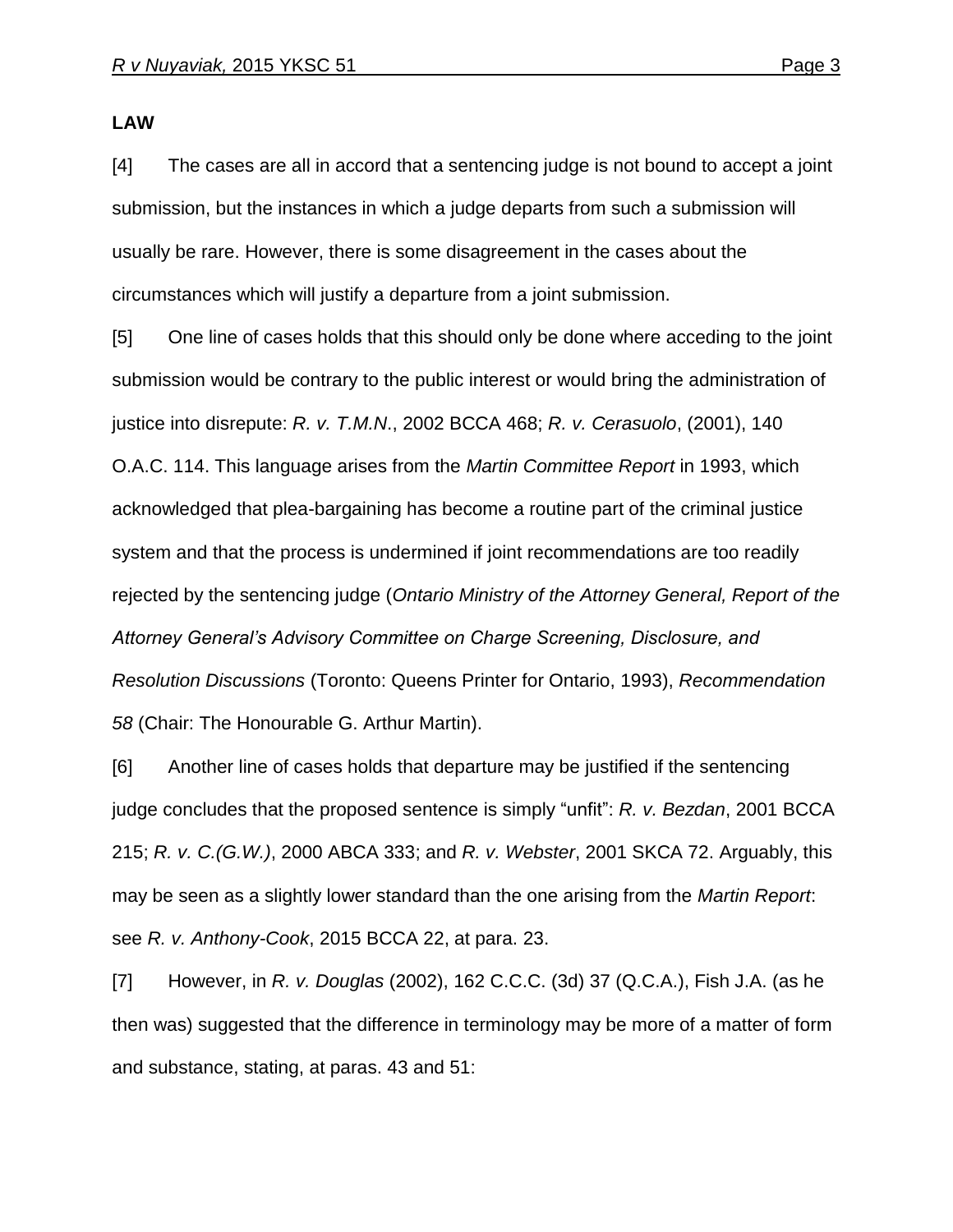[43] Whatever the language used, the standard is meant to be an exacting one. Appellate courts, increasingly in recent years, have stated time and time again the trial judges should not reject jointly proposed sentences unless they are "unreasonable", "contrary to the public interest", "unfit", or "would bring the administration of justice into disrepute".

…

[51] … I do not believe that the Ontario standard [i.e. that the jointly recommended sentence is contrary to the public interest and would bring the administration of justice into disrepute] departs substantially from the test of reasonableness articulated by other courts, including our own…. (my emphasis)

[8] In the Yukon, the standard thus far seems to be whether the joint submission

would be contrary to the public interest or bring the administration of justice into

disrepute: *R. v. Dennis*, 2014 YKSC 14, at para.4.

[9] In *R. v. Sinclair*, 2004 MBCA 48, Steel J.A. , speaking for the Manitoba Court of

Appeal, helpfully summarized the law with respect to joint submissions, at para.17, as

follows:

- (1) While the discretion ultimately lies with the court, the proposed sentence should be given very serious consideration.
- (2) The sentencing judge should depart from the joint submission only when there are cogent reasons for doing so. Cogent reasons may include, among others, where the sentence is unfit, unreasonable, would bring the administration of justice into disrepute or be contrary to the public interest.
- (3) In determining whether cogent reasons exist (i.e., in weighing the adequacy of the proposed joint submission), the sentencing judge must take into account all the circumstances underlying the joint submission. Where the case falls on the continuum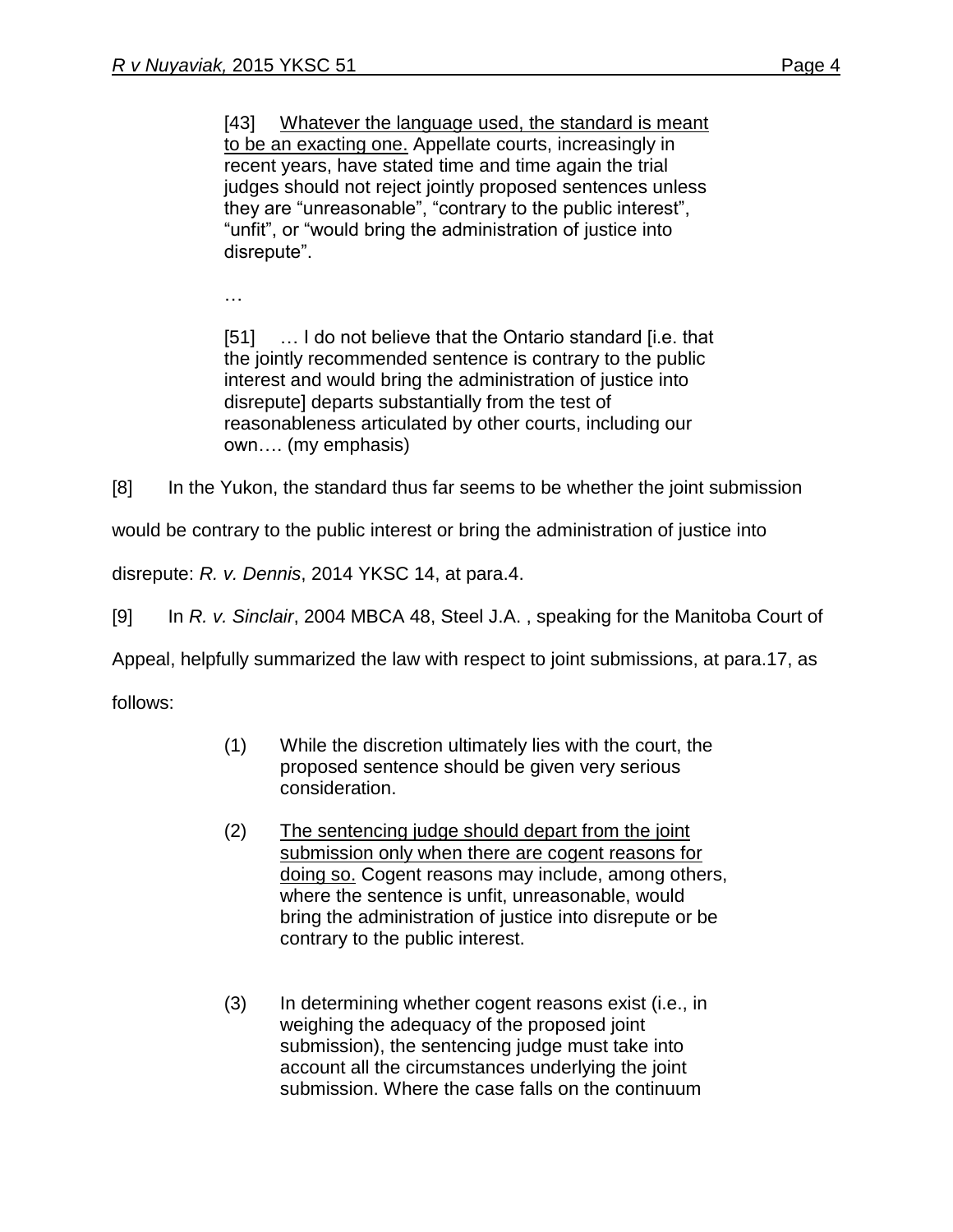among plea bargain, evidentiary considerations, systemic pressures and joint submissions will affect, perhaps significantly, the weight given the joint submission by the sentencing judge.

- (4) The sentencing judge should inform counsel during the sentencing hearing if the court is considering departing from the proposed sentence in order to allow counsel to make submissions justifying the proposal.
- (5) The sentencing judge must then provide clear and cogent reasons for departing from the joint submission. Reasons for departing from the proposed sentence must be more than an opinion on the part of the sentencing judge that the sentence would not be enough. The fact that the crime committed could reasonably attract a greater sentence is not alone reason for departing from the proposed sentence. The proposed sentence must meet the standard described in para. 2, considering all of the principles of sentencing, such as deterrence, denunciation, aggravating and mitigating factors, and the like. (my emphasis)

[10] Section 687(1) of the *Criminal Code*, R.S.C., 1985, c. C-46, (the "*Code*") sets out

the powers of the court on an appeal against sentence:

687. (1) Where an appeal is taken against sentence, the court of appeal shall, unless the sentence is one fixed by law, consider the fitness of the sentence appealed against, and may on such evidence, if any, as it thinks fit to require or to receive,

(a) vary the sentence within the limits prescribed by law for the offence of which the accused was convicted; or

(b) dismiss the appeal. (my emphasis)

[11] *R. v. Shropshire*, [1995] 4 S.C.R. 227, held, at para. 46, that a sentence is not fit

when it is "clearly unreasonable".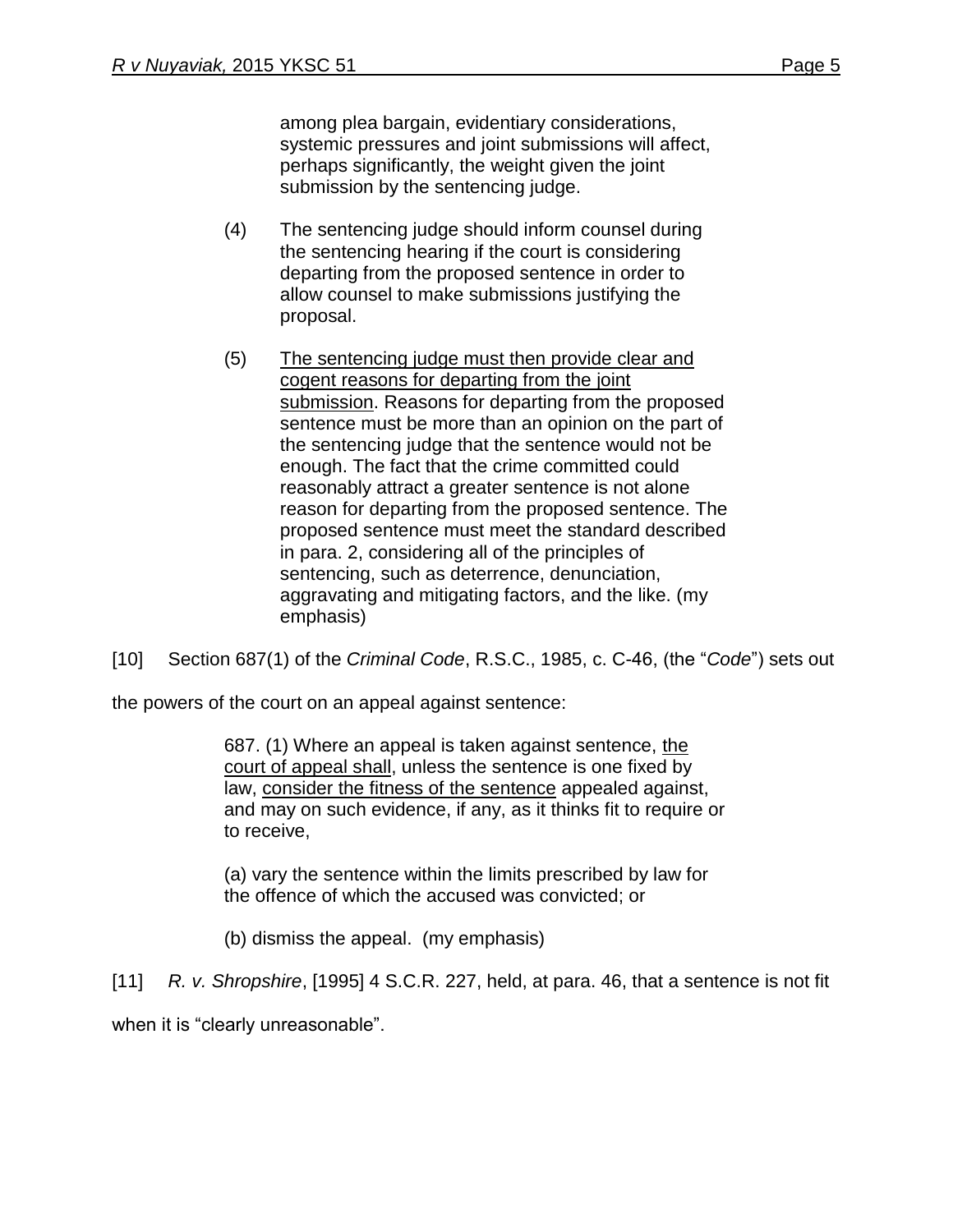[12] *R. v. C.A.M.*, [1996] 1 S.C.R. 500, followed *Shropshire* and concluded at para.

90:

[90] Put simply, absent an error in principle, failure to consider a relevant factor, or an overemphasis of the appropriate factors, a court of appeal should only intervene to vary a sentence imposed at trial if the sentence is demonstrably unfit…

On its face, this paragraph would suggest that grounds for intervention might be either

an error in principle (which for the sake of argument might include a failure to consider a

factor or an overemphasis of another factor), on the one hand, or when the sentence is

demonstrably unfit. In other words, the passage suggests a disjunctive test.

[13] However, in *R. v. Johnson* (1996), B.C.A.C. 261, the British Columbia Court of

Appeal interpreted this passage as creating a conjunctive test, such that even where

there is an error in principle, the appeal court must still consider the fitness of the

sentence. At para. 37, the Court stated as follows:

37 By these words I understand the court to have meant that without an error in principle the appeal court should only disturb a sentence if it can be said to be unreasonable (demonstrably unfit); that is, clearly outside the range of sentences imposed for the type of offence and the type offender. If the appellant demonstrates an error in principle the question remains whether that error led the trial judge to impose a sentence that was unfit. Although the discretion of a trial judge in sentencing should not be interfered with lightly deference plays a less important role where there is an established error in principle. The question becomes whether the errors in principle led the trial judge to impose a sentence which was demonstrably unfit.

[14] With great respect, this paragraph is confusing. The corollary of the first sentence is that with an error in principle it is permissible for the appeal court to intervene to disturb the sentence, regardless of the fitness of the sentence. However, the Court then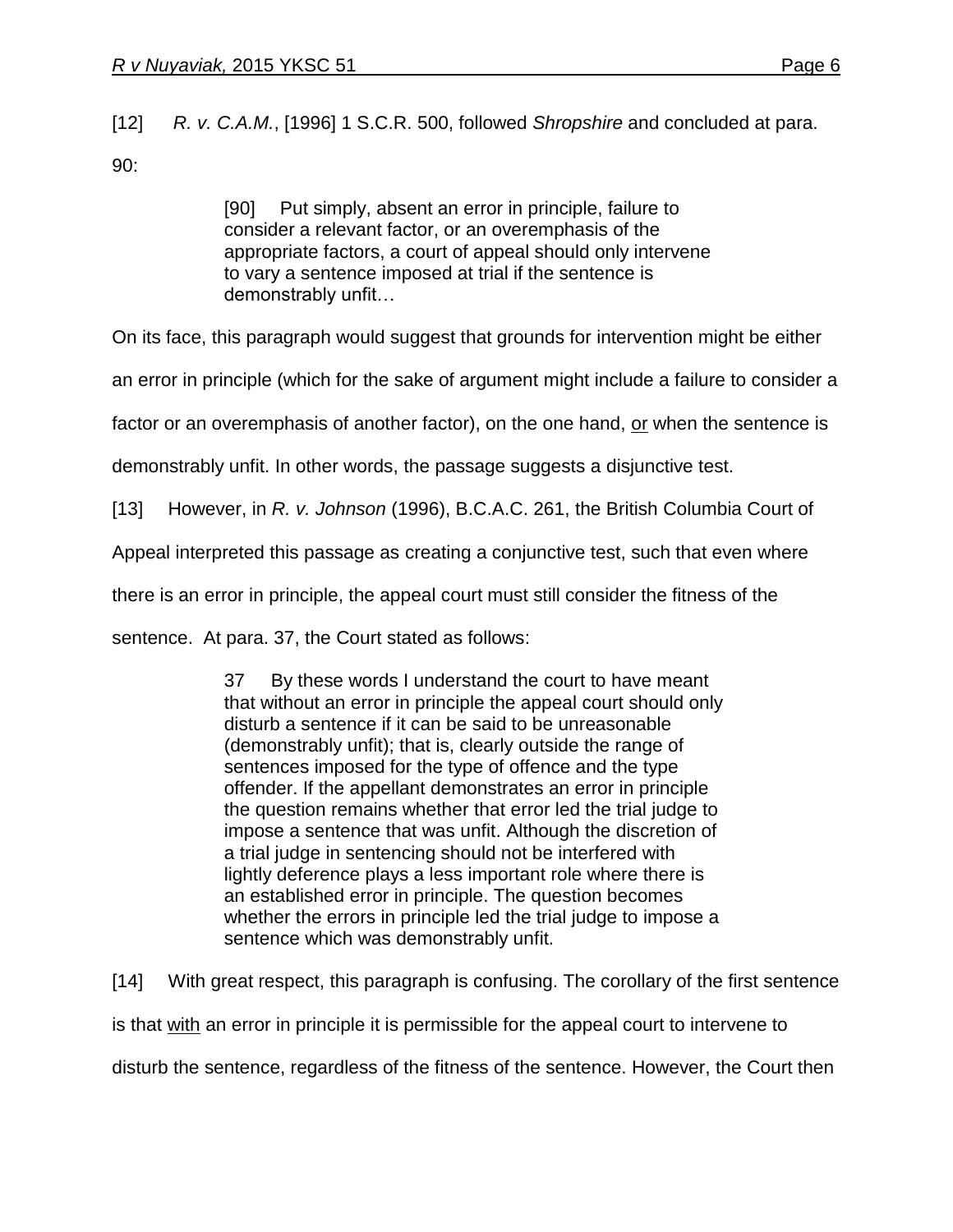goes on in the second half of the paragraph to say that even where there is an error in

principle, that alone is not sufficient to vary the sentence. Rather, the appeal court must

also determine the additional question of whether the error resulted in an unfit sentence.

[15] The Court of Appeal of Yukon, of course comprised principally of the members of

the British Columbia Court of Appeal, recently applied this passage in *Johnson* in *R. v.*

*Dickson*, 2015 YKCA 17, stating at para. 32:

[32] Even if the judge had committed the error alleged by the Crown [overemphasis of a particular factor], the appellant must still establish that the error resulted in an unfit sentence: *R. v. Johnson* (1996), 112 C.C.C. (3d) 225 (B.C.C.A.) at para.37.

[16] In a slightly earlier decision, *R. v. Schinkel*, 2015 YKCA 2, the Court of Appeal of

Yukon again applied *Johnson*, but used somewhat different language to describe the

process for determining a fit sentence. At paras. 16 to 18, the Court stated:

16 The determination of a fit sentence is entitled to deference. The standard of review of the fitness of a sentence is unreasonableness: *R. v. Shropshire*, [\[1995\] 4](http://www.lexisnexis.com/ca/legal/search/runRemoteLink.do?A=0.8548819184546037&bct=A&service=citation&risb=21_T22872432107&langcountry=CA&linkInfo=F%23CA%23SCR%23vol%254%25sel1%251995%25page%25227%25year%251995%25sel2%254%25)  [S.C.R.](http://www.lexisnexis.com/ca/legal/search/runRemoteLink.do?A=0.8548819184546037&bct=A&service=citation&risb=21_T22872432107&langcountry=CA&linkInfo=F%23CA%23SCR%23vol%254%25sel1%251995%25page%25227%25year%251995%25sel2%254%25) 227 and *R. v. M. (C.A.)*, [\[1996\] 1 S.C.R. 500.](http://www.lexisnexis.com/ca/legal/search/runRemoteLink.do?A=0.4881569963227599&bct=A&service=citation&risb=21_T22872432107&langcountry=CA&linkInfo=F%23CA%23SCR%23vol%251%25sel1%251996%25page%25500%25year%251996%25sel2%251%25) Thus, an appellate court may only intervene if it can be said the sentence is "clearly unreasonable" (*Shropshire* at para. 46). A sentence is demonstrably unfit or clearly unreasonable if the judge erred in principle by employing an irrelevant factor, overlooking or overemphasizing a relevant factor, or imposing a sentence in "substantial and marked departure" from the range of sentences imposed for similar offences and similar offenders (*Shropshire* at para. 50; *M. (C.A.)* at paras. 90 and 92).

17 It is not open to an appellate court to interfere with a sentence simply because it would have weighed the relevant factors differently. The question is whether the trial judge, in weighing the factors, exercised his or her discretion unreasonably: *Nasogaluak* at para. 46.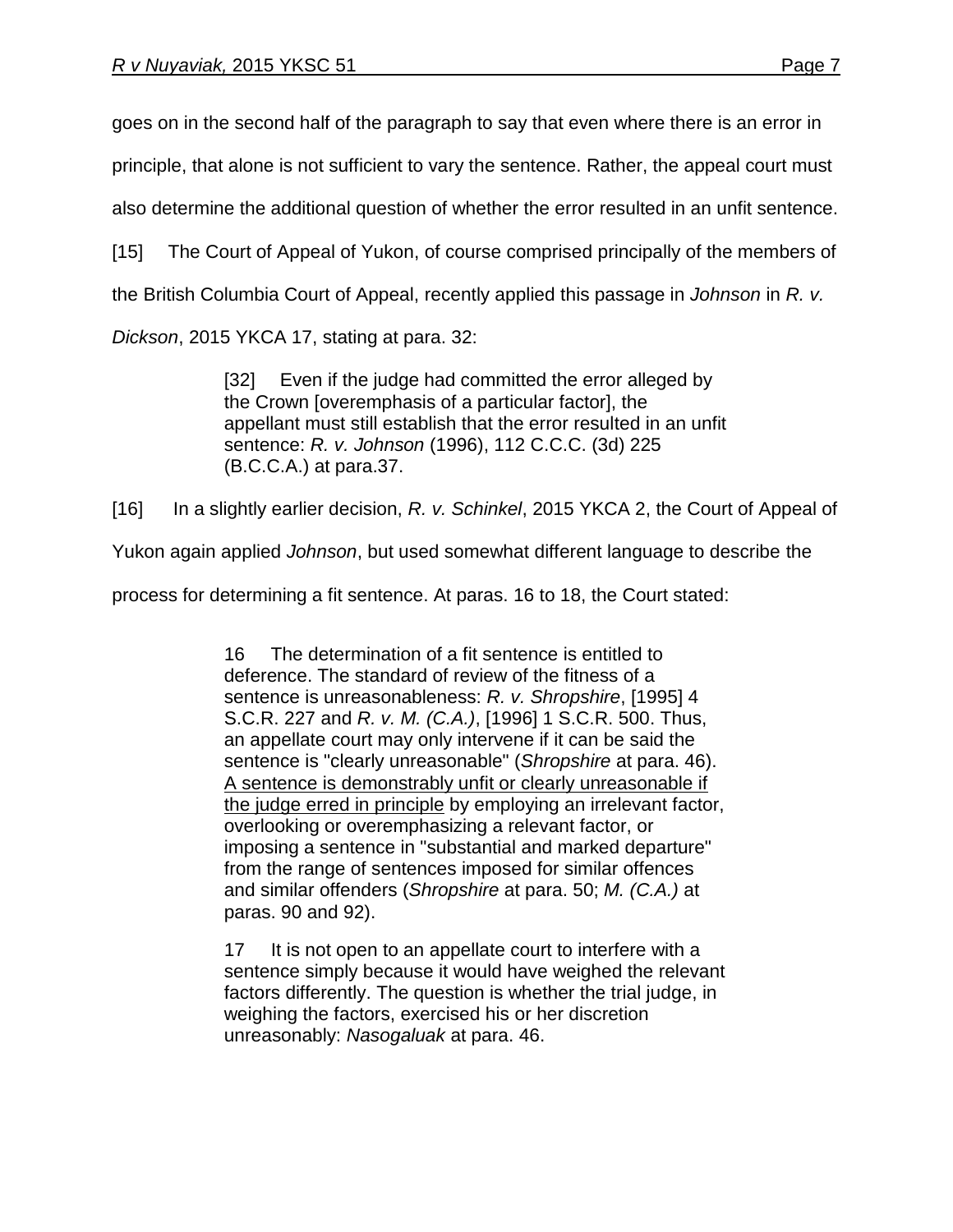18 Where the appellant establishes an error of principle and/or that the sentence is in "substantial and marked departure" from the range of sentences imposed for similar offences and similar offenders, he or she must still establish this resulted in an unfit sentence: *R. v. Johnson* [\(1996\), 112](http://www.lexisnexis.com/ca/legal/search/runRemoteLink.do?A=0.2045983637517782&bct=A&service=citation&risb=21_T22872432107&langcountry=CA&linkInfo=F%23CA%23CCC3%23vol%25112%25sel1%251996%25page%25225%25year%251996%25sel2%25112%25decisiondate%251996%25)  [C.C.C. \(3d\) 225](http://www.lexisnexis.com/ca/legal/search/runRemoteLink.do?A=0.2045983637517782&bct=A&service=citation&risb=21_T22872432107&langcountry=CA&linkInfo=F%23CA%23CCC3%23vol%25112%25sel1%251996%25page%25225%25year%251996%25sel2%25112%25decisiondate%251996%25) at para. 37 (B.C.C.A.); *Nasogaluak* at para. 44. (my emphasis)

[17] The reference by the Court of Appeal of Yukon in the above paragraphs to *R. v.* 

*Nasogaluak*, 2010 SCC 6, is interesting, because the Supreme Court of Canada in that

case arguably affirmed that an appeal court may intervene to vary a sentence if either

the sentence is unfit or it reflects an error in principle, in other words the disjunctive test.

At para. 46 of *Nasogaluak*, the Supreme Court stated:

46 Appellate courts grant sentencing judges considerable deference when reviewing the fitness of a sentence. In *M*. *(C.A.)*, Lamer C.J. cautioned that a sentence could only be interfered with if it was "demonstrably unfit" or if it reflected an error in principle, the failure to consider a relevant factor, or the over-emphasis of a relevant factor (at para. 90; see also *R. v. L.M.*, [2008 SCC 31,](http://www.lexisnexis.com/ca/legal/search/runRemoteLink.do?A=0.8426631339431564&bct=A&service=citation&risb=21_T22872456020&langcountry=CA&linkInfo=F%23CA%23SCC%23sel1%252008%25year%252008%25decisiondate%252008%25onum%2531%25) [\[2008\] 2 S.C.R. 163,](http://www.lexisnexis.com/ca/legal/search/runRemoteLink.do?A=0.23194209973131552&bct=A&service=citation&risb=21_T22872456020&langcountry=CA&linkInfo=F%23CA%23SCR%23vol%252%25sel1%252008%25page%25163%25year%252008%25sel2%252%25) at paras. 14-15; *R. v. Proulx*, [2000 SCC 5,](http://www.lexisnexis.com/ca/legal/search/runRemoteLink.do?A=0.43228689941782417&bct=A&service=citation&risb=21_T22872456020&langcountry=CA&linkInfo=F%23CA%23SCC%23sel1%252000%25year%252000%25decisiondate%252000%25onum%255%25) [\[2000\] 1 S.C.R. 61,](http://www.lexisnexis.com/ca/legal/search/runRemoteLink.do?A=0.5121034669181388&bct=A&service=citation&risb=21_T22872456020&langcountry=CA&linkInfo=F%23CA%23SCR%23vol%251%25sel1%252000%25page%2561%25year%252000%25sel2%251%25) at paras. 123-26; *R. v. McDonnell*, [\[1997\] 1 S.C.R. 948,](http://www.lexisnexis.com/ca/legal/search/runRemoteLink.do?A=0.32373960227528775&bct=A&service=citation&risb=21_T22872456020&langcountry=CA&linkInfo=F%23CA%23SCR%23vol%251%25sel1%251997%25page%25948%25year%251997%25sel2%251%25) at paras. 14-17; *R. v. Shropshire*, [\[1995\] 4 S.C.R. 227\)](http://www.lexisnexis.com/ca/legal/search/runRemoteLink.do?A=0.7258352301884115&bct=A&service=citation&risb=21_T22872456020&langcountry=CA&linkInfo=F%23CA%23SCR%23vol%254%25sel1%251995%25page%25227%25year%251995%25sel2%254%25). As Laskin J.A. explained in *R. v. McKnight* [\(1999\), 135 C.C.C.](http://www.lexisnexis.com/ca/legal/search/runRemoteLink.do?A=0.22042699877812888&bct=A&service=citation&risb=21_T22872456020&langcountry=CA&linkInfo=F%23CA%23CCC3%23vol%25135%25sel1%251999%25page%2541%25year%251999%25sel2%25135%25decisiondate%251999%25)  [\(3d\) 41](http://www.lexisnexis.com/ca/legal/search/runRemoteLink.do?A=0.22042699877812888&bct=A&service=citation&risb=21_T22872456020&langcountry=CA&linkInfo=F%23CA%23CCC3%23vol%25135%25sel1%251999%25page%2541%25year%251999%25sel2%25135%25decisiondate%251999%25) (Ont. C.A.), at para. 35, however, this does not mean that appellate courts can interfere with a sentence simply because they would have weighed the relevant factors differently:

To suggest that a trial judge commits an error in principle because in an appellate court's opinion the trial judge gave too much weight to one relevant factor or not enough weight to another is to abandon deference altogether. The weighing of relevant factors, the balancing process is what the exercise of discretion is all about. To maintain deference to the trial judge's exercise of discretion, the weighing or balancing of relevant factors must be assessed against the reasonableness standard of review. Only if by emphasizing one factor or by not giving enough weight to another, the trial judge exercises his or her discretion unreasonably should an appellate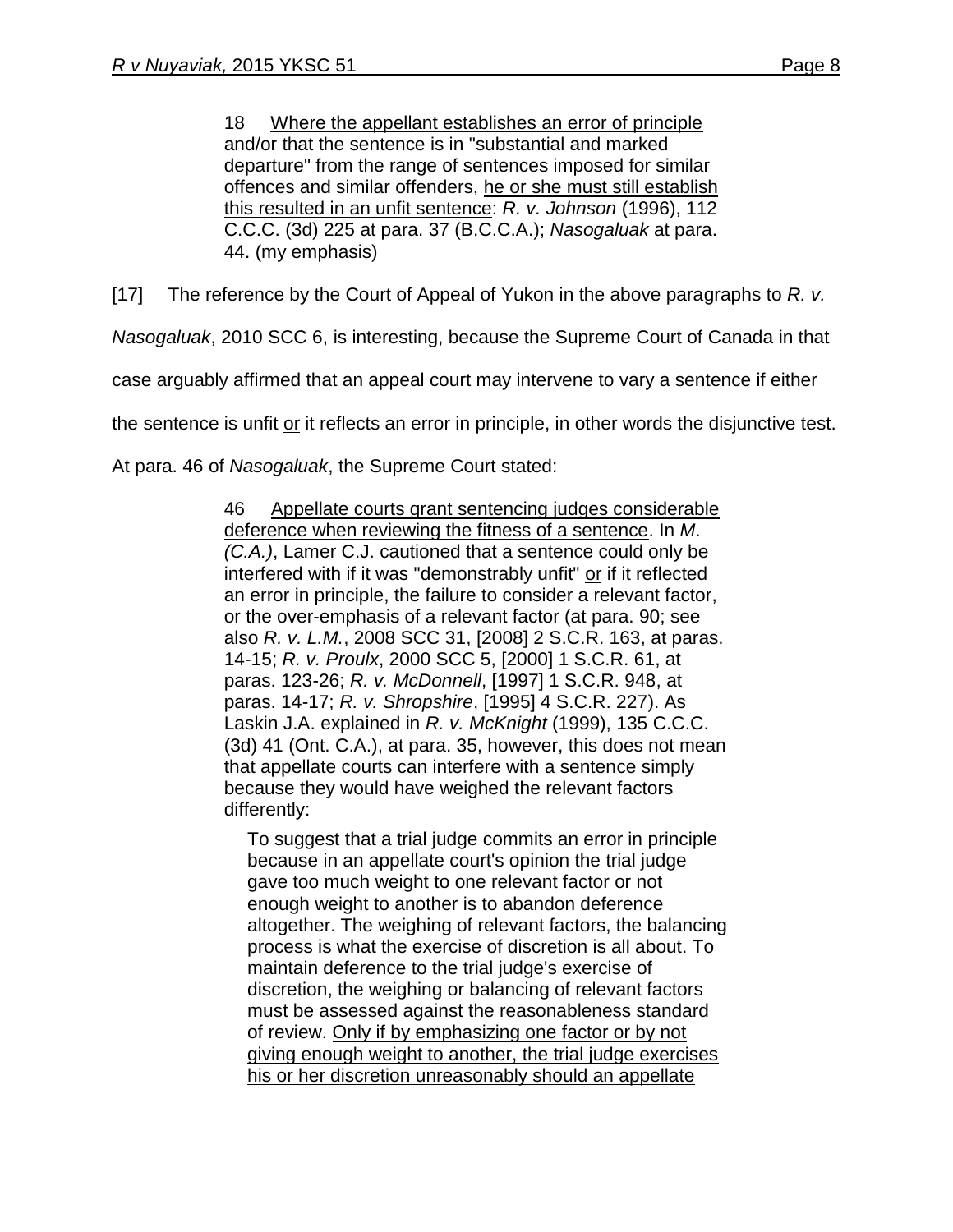court interfere with the sentence on the ground the trial iudge erred in principle. (my emphasis)

[18] In between *Dickson* and *Schinkel*, the Court of Appeal of Yukon decided *R. v. Heathcliff*, 2015 YKCA 15, which referred back to the Supreme Court of Canada decision in *C.A.M.,* cited above, and again used language suggesting that the test for intervention to various sentence is disjunctive. At para. 6, the Court stated:

> 6 The applicable standard of review is one of deference. An appellate court may intervene to vary a sentence only if the trial judge erred in principle, failed to consider a relevant factor, overemphasized or gave inadequate weight to a relevant sentencing factor, or if the sentence is demonstrably unfit: *R. v. C.A.M.*, [\[1996\] 1 S.C.R. 500](http://www.lexisnexis.com/ca/legal/search/runRemoteLink.do?A=0.7636594795817138&bct=A&service=citation&risb=21_T22872476736&langcountry=CA&linkInfo=F%23CA%23SCR%23vol%251%25sel1%251996%25page%25500%25year%251996%25sel2%251%25) at para 90… (my emphasis)

[19] The British Columbia Court of Appeal again applied the conjunctive approach in

*R. v. Doiron*, 2015 BCCA 408, a case which also referred to the two bases for dealing

with the rejection of a joint submission. *Doiron* is an interesting case because both

Crown and defence agreed that the sentencing judge committed an error by failing to

permit the appellant to address the court, even when he expressly requested the

opportunity to do so, contrary to s. 726 of the *Code*. In that sense, *Doiron* is similar to

the case at bar, in which both Crown and defence agree that the failure of the

sentencing judge to provide reasons amounts to an error in principle. The Court stated,

at paras. 13 and 14:

13 Reference was made to the two approaches to dealing with the rejection of joint sentence submissions: one, a sentencing judge should depart from a joint submission only if acceptance would bring the administration of justice into disrepute (*R. v. T.M.N.*, [2002 BCCA 468](http://www.lexisnexis.com/ca/legal/search/runRemoteLink.do?A=0.8120133358138802&bct=A&service=citation&risb=21_T22873005410&langcountry=CA&linkInfo=F%23CA%23BCCA%23sel1%252002%25year%252002%25decisiondate%252002%25onum%25468%25) at paras. 13-14); two, a joint submission should be rejected only if the proposed sentence is unfit (*R. v. Bezdan*, [2001 BCCA 215](http://www.lexisnexis.com/ca/legal/search/runRemoteLink.do?A=0.029258600090255937&bct=A&service=citation&risb=21_T22873005410&langcountry=CA&linkInfo=F%23CA%23BCCA%23sel1%252001%25year%252001%25decisiondate%252001%25onum%25215%25) at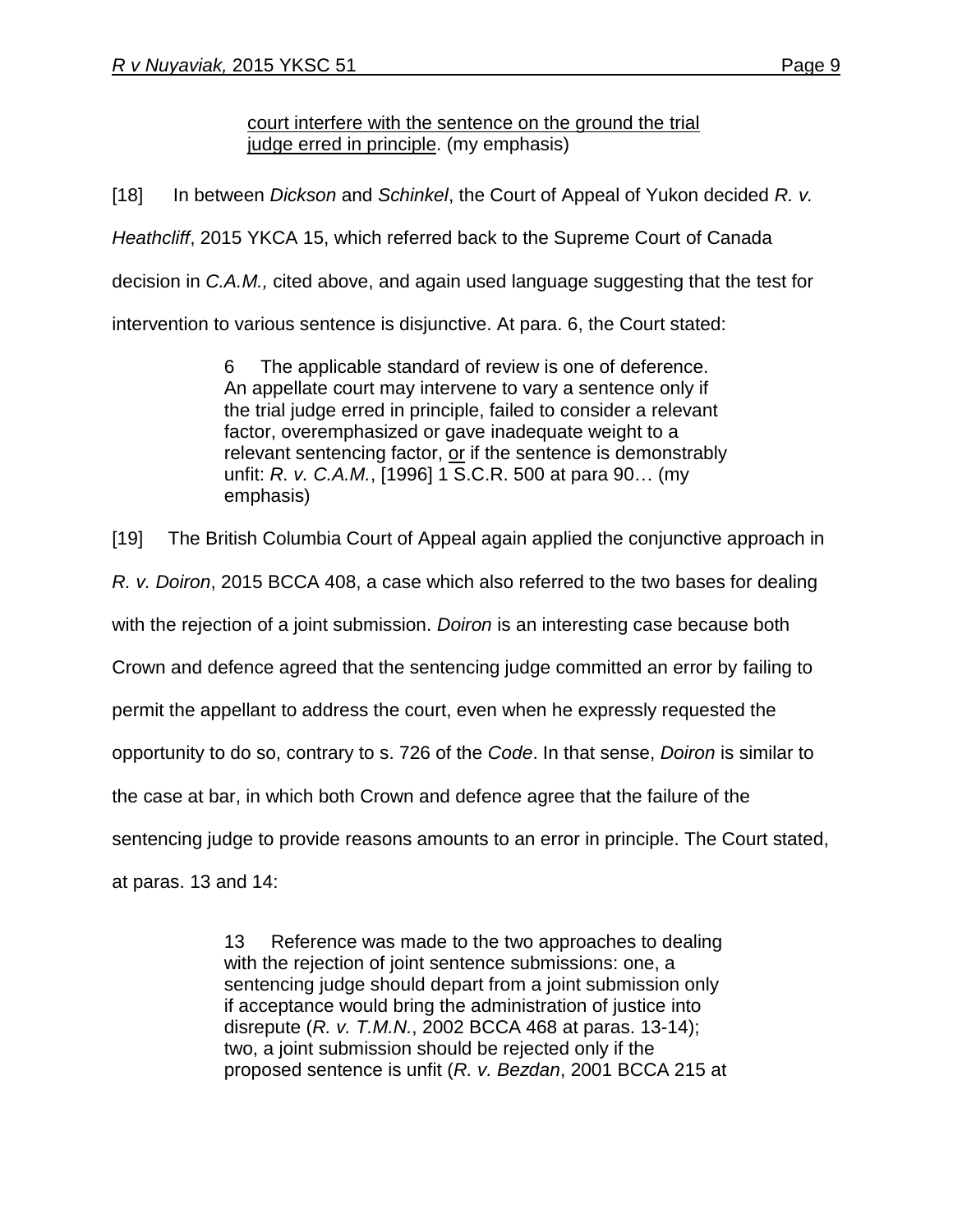para. 15). The latter approach requires the judge to give considerable weight to the submission.

14 The appellant states that it is not necessary to attempt to reconcile these approaches because on either approach the judge erred in rejecting the joint submission. The Crown agrees that it is unnecessary to reconcile the approaches because the judge having erred in failing to give the appellant an opportunity to address the Court, this Court must determine whether the sentence imposed "is demonstrably unfit or clearly unreasonable". (my emphasis)

Ultimately, the Court of Appeal concluded that it was not clear on the record that Crown

and defence counsel were in fact proceeding on the basis of a joint submission.

Therefore, the criteria for rejecting same were not engaged (para. 18).

[20] The Supreme Court of Canada more recently touched on this issue in *R. v.*

*Sipos*, 2014 SCC 47, where it made the following comment at paras. 25 and 27:

25 It is worth pausing here to contrast appellate review of a dangerous offender designation with that of what I will refer to as "regular" sentence appeals. In indictable matters, the offender may appeal the sentence passed by the trial court unless the sentence is one fixed by law: s. 675(1)(*b*). On the appeal, the court of appeal is to "consider the fitness of the sentence" and may "on such evidence, if any, as it thinks fit to require or to receive", vary the sentence or dismiss the appeal: s. 687(1). This allows for appellate review for error in principle **and** for whether the sentence is demonstrably unfit or manifestly wrong. This is a highly deferential standard of review. As Lamer C.J. put it in *R. v. M. (C.A.)*, [\[1996\] 1](http://www.lexisnexis.com/ca/legal/search/runRemoteLink.do?A=0.5820496524232364&bct=A&service=citation&risb=21_T22947140835&langcountry=CA&linkInfo=F%23CA%23SCR%23vol%251%25sel1%251996%25page%25500%25year%251996%25sel2%251%25)  [S.C.R. 500,](http://www.lexisnexis.com/ca/legal/search/runRemoteLink.do?A=0.5820496524232364&bct=A&service=citation&risb=21_T22947140835&langcountry=CA&linkInfo=F%23CA%23SCR%23vol%251%25sel1%251996%25page%25500%25year%251996%25sel2%251%25) at para. 90:

> ... absent an error in principle, failure to consider a relevant factor, or an overemphasis of the appropriate factors, a court of appeal should only intervene to vary a [page 436] sentence imposed at trial if the sentence is demonstrably unfit.

(See also *R. v. Shropshire*, [\[1995\] 4 S.C.R. 227,](http://www.lexisnexis.com/ca/legal/search/runRemoteLink.do?A=0.21429314814518918&bct=A&service=citation&risb=21_T22947140835&langcountry=CA&linkInfo=F%23CA%23SCR%23vol%254%25sel1%251995%25page%25227%25year%251995%25sel2%254%25) at paras. 45-50; *R. v. McDonnell*, [\[1997\] 1 S.C.R. 948,](http://www.lexisnexis.com/ca/legal/search/runRemoteLink.do?A=0.9355701143602914&bct=A&service=citation&risb=21_T22947140835&langcountry=CA&linkInfo=F%23CA%23SCR%23vol%251%25sel1%251997%25page%25948%25year%251997%25sel2%251%25) at paras. 14- 17.)

…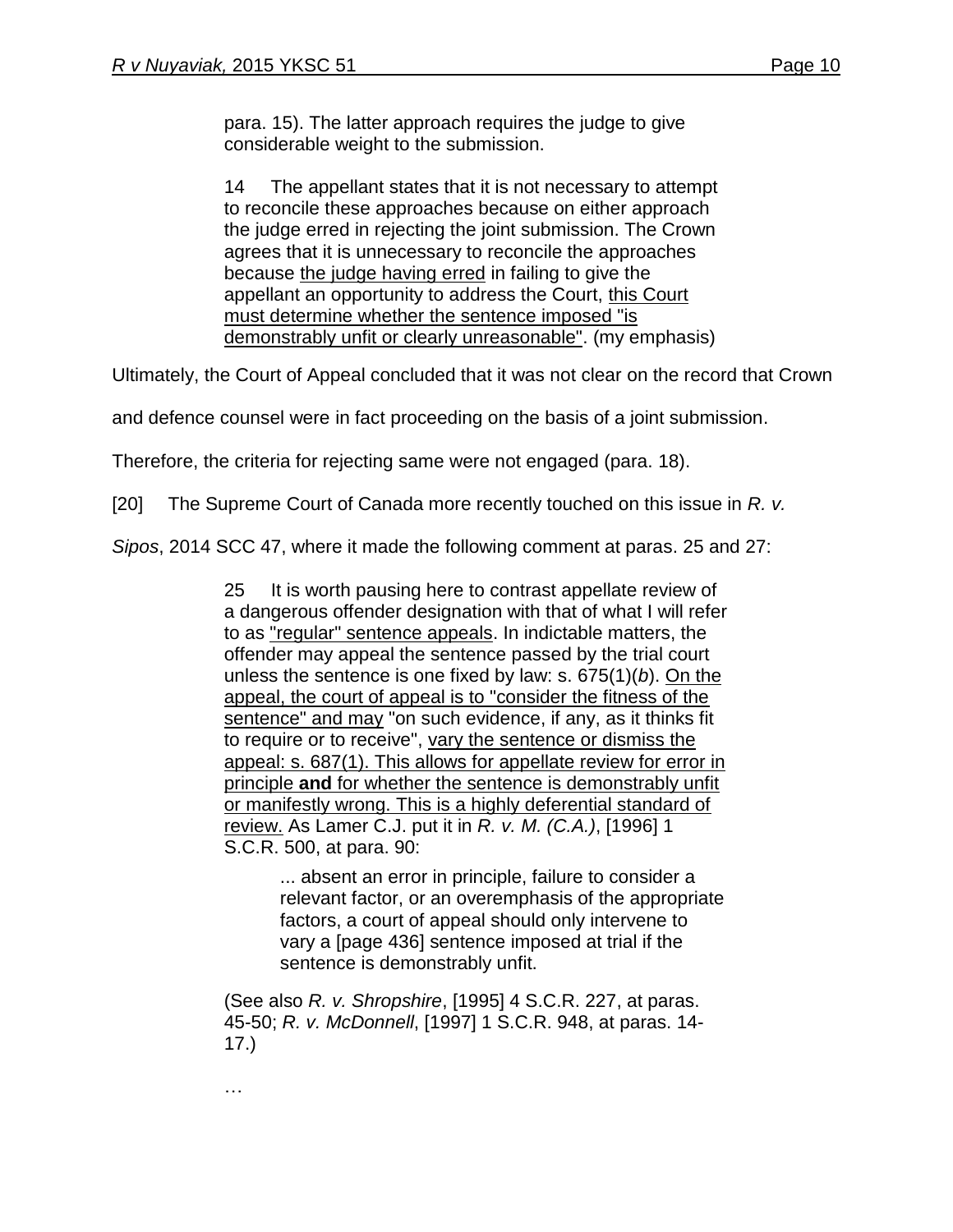[27] …On a regular sentence appeal, the appellate court's role is to determine the legality and fitness of the sentence imposed at trial. If the court of appeal finds that there are grounds requiring its intervention, it imposes a fit sentence in what amounts to a new sentencing hearing: *Criminal Code*, s. 687. (my emphasis)

Paragraph 25 suggests that the test is conjunctive, in that the appeal court must consider both whether there was an error in principle and whether the sentence was unfit. On the other hand, paragraph 27 suggests that the test is disjunctive, because, if the appeal court determines that the sentencing judge made an error in principle, then that would be a ground requiring intervention and the appeal court would then move on to determine what fit sentence should be imposed. I suppose at that stage, one of the options open to the appeal court would be to take a fresh look at the sentence appealed against to determine whether it is fit, regardless of the error in principle. In that way the appeal court would satisfy the mandatory requirement in s. 687(1) of the *Code* to "consider the fitness of the sentence appealed against".

[21] Despite this apparent divergence of approach, it is perhaps more helpful to remember that sentencing is an exercise in discretion in which the sentencing judge weighs various factors and determines where the sentence should fit on the spectrum of reasonable sentences. In the case of a joint sentence, the sentencing judge should give very serious consideration to the proposed sentence. If the sentencing judge chooses to exercise his or her discretion by departing from the joint submission, then he or she should provide cogent reasons and consider the other procedural issues recommended by the Manitoba Court of Appeal in *Sinclair*, cited above. With both divergent and joint sentence submissions, the sentence imposed is entitled to high or considerable deference, because the sentencing exercise is one of discretion. However, if the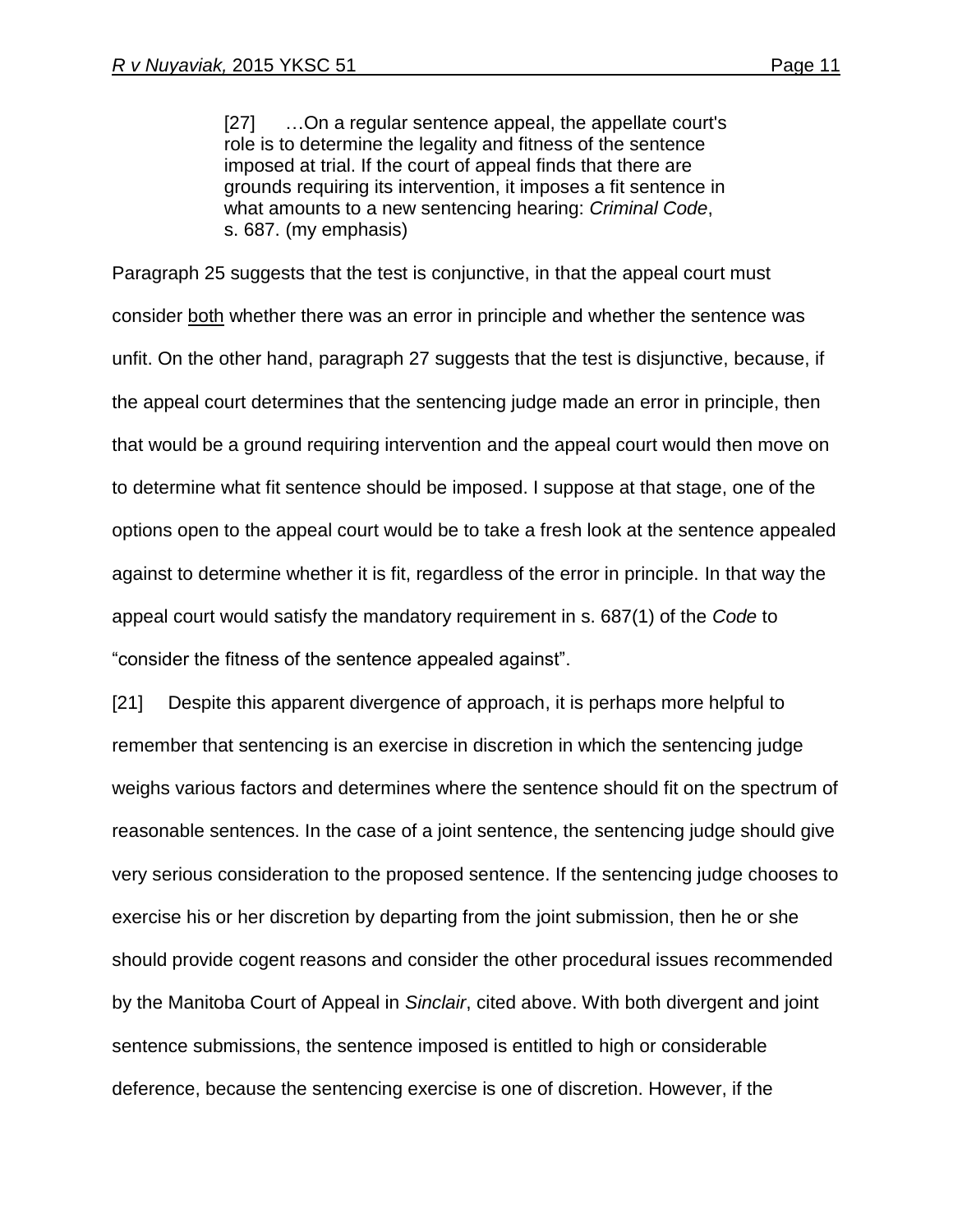sentencing judge exercises his or her discretion unreasonably, then that constitutes an error in principle, and justifies appellate court interference with the sentence: see Laskin J.A. quoted in *R. v McKnight* (1999), 135 C.C.C.(3d) 41 (Ont.C.A.), referred to with approval by the Supreme Court in *Nasogaluak* at para. 46. Thus, an error such as an error in principle, a failure to consider or an overemphasis of a relevant factor, or employing an irrelevant factor all result in a lowering the standard of review of the fitness of the sentence, which is mandatory under s. 687(1) the *Criminal Code*, from high deference to a lesser degree of deference, depending upon the nature of the error. A serious error in principle may result in little or no deference. However, something less serious may not significantly reduce the level of deference by the appeal court.

#### **ANALYSIS**

[22] In the case at bar, we have the unusual circumstance of the sentencing judge imposing a result which departed from the joint submission without giving any reasons whatsoever for doing so. Both Crown and defence counsel referred to this as an error in principle, and I agree with that description. Further, it seems to me that the consequence of this error is that it is not possible for this appeal court to give any deference to the sentencing decision as a whole, since it is not possible to examine how or why the sentencing judge weighed or balanced the relevant factors leading him to impose a sentence arguably more severe than that jointly proposed by counsel. For the same reason, it cannot be said that the sentencing judge exercised his discretion reasonably, since it is axiomatic that such discretion must be exercised judicially, which by definition requires a weighing of the relevant factors and the provision of reasons.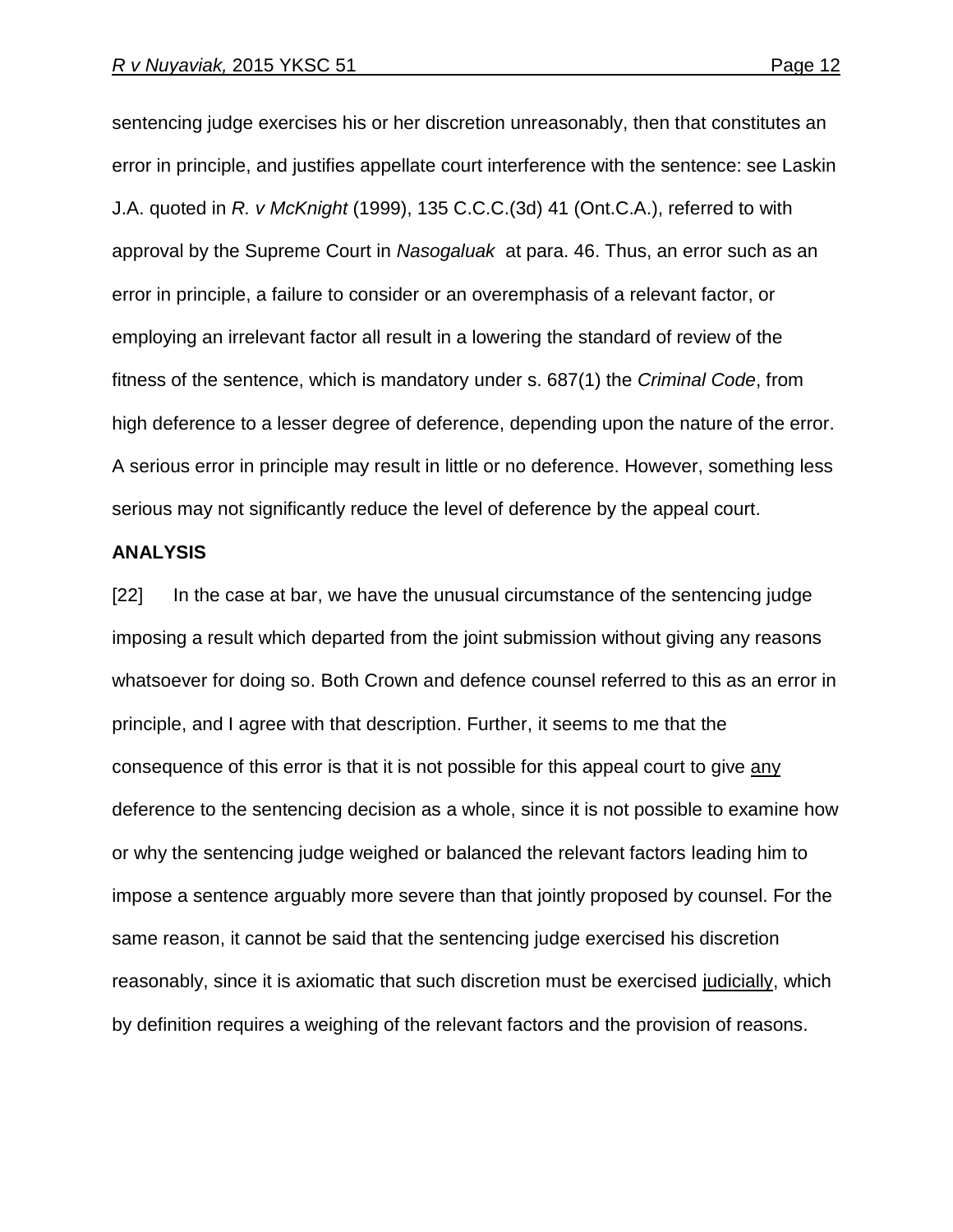[23] How then is it possible to assess the fitness of the result imposed by the sentencing judge? I am unable to see how such an assessment can be done in a vacuum, i.e. by looking solely at the result without knowing the rationale for it. I therefore conclude that it is not possible to say that the result is fit. In this sense, I conclude that the so-called error in principle by the sentencing judge led to a sentence which is demonstrably unfit.

[24] Thus, regardless of whether the standard for departing from a joint submission in the Yukon is that acceding to the submission would: (1) be contrary to the public interest or would bring the administration of justice into disrepute; or (2) lead to an unfit sentence, the failure to give reasons ought to be sufficient reason to intervene and vary the sentence. The next step then is to determine what that variation should be. Since both Crown and defence counsel agreed in the Territorial Court that the joint submission was a fit sentence, then logically that should be my starting point as an appeal court. Further, I am unable to say that the joint submission would be contrary to the public interest or would bring the administration of justice into disrepute. Nor would the joint submission lead to an unfit sentence. Therefore, I feel bound to accept it. Accordingly, I allow the appeal and set aside the amended three-year period.

[25] Crown counsel on this appeal submitted that despite the fact that the sentencing judge committed an error in principle by failing to provide any reasons for departing from the joint submission, that alone is not sufficient to justify intervention and variation by this Appeal Court. Rather, the Crown submitted that it is still necessary for this Court to consider whether the sentence imposed was nevertheless fit. In this regard, Crown appeal counsel took a different position from Crown counsel at the original sentencing.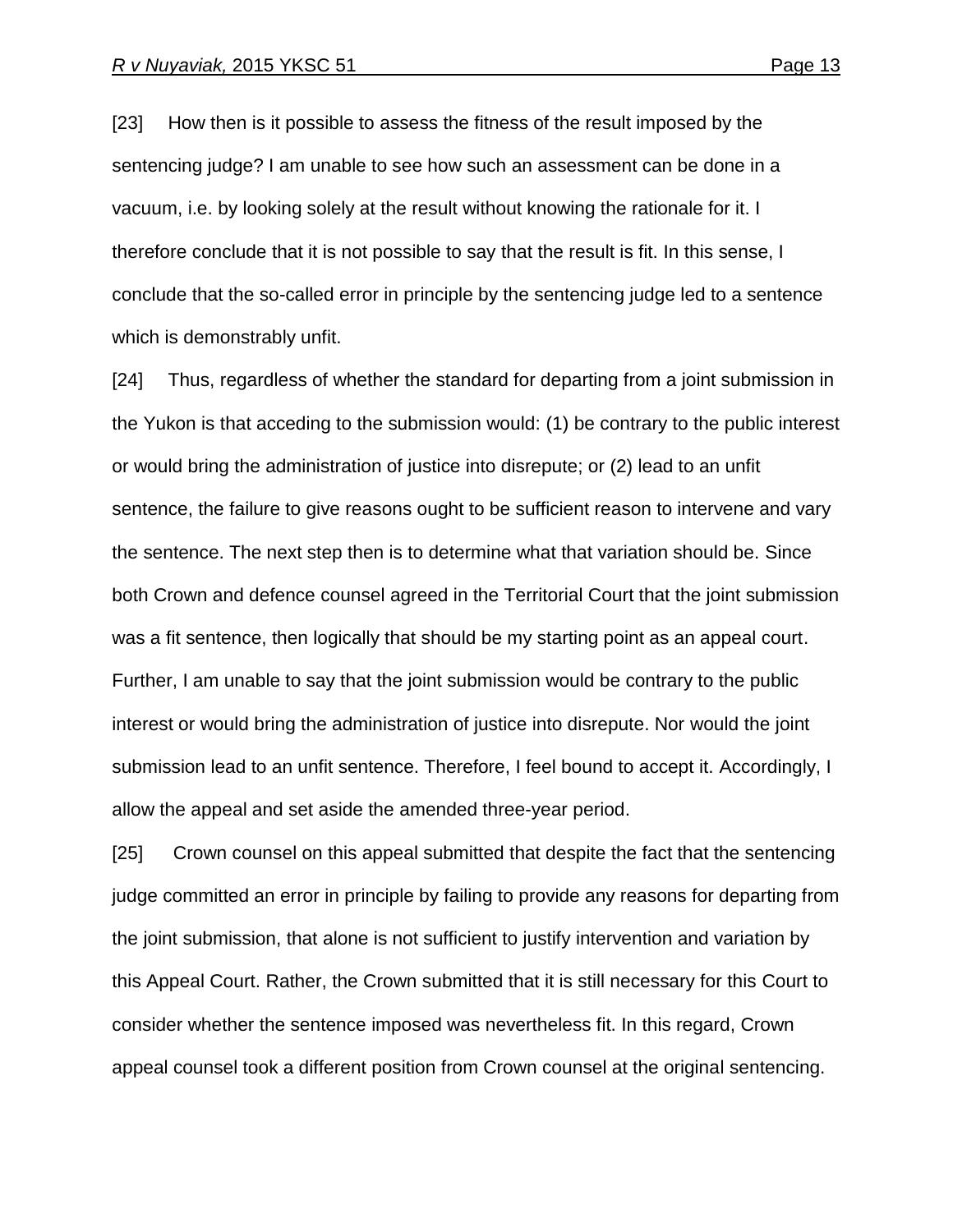$\overline{a}$ 

In particular, he submitted that the additional three-year probation order is rehabilitative and that the abstention clause and the other alcohol-related conditions may be characterized as assisting the appellant in her recovery from her alcoholism.

[26] In my view, the Crown's position on this appeal is untenable for two reasons. First, as I concluded above, it is logically not possible to determine whether the sentence imposed below is fit, because we have no reasons at all from the sentencing judge providing a rationale for the sentence. In any event, it must be remembered that the appellant only had one related conviction (driving over 80) on her criminal record prior to the sentencing hearing. She had no breaches of process and had been on a strict undertaking between the entry of her guilty pleas and her sentencing, without any transgressions. Here, I agree with defence counsel that the public is protected from the appellant's struggles with alcoholism by the two-year driving prohibition and the oneyear probation order. Objectively, there does not appear to be any need for the appellant to be supervised for a further period of two years. $3$ 

[27] Second, it is unfair for the Crown, in these particular circumstances, to repudiate the position that it took before the sentencing judge. The Québec Court of Appeal in *R. v. Valiquette*, [1990] J.Q. no. 1070, was addressing the issue of when a sentencing judge may depart from a joint submission and commented as follows:

> While a sentencing judge is in no way bound by a joint recommendation of crown and defence counsel as to sentence, trial judges usually pay a good deal of attention to a common recommendation by experienced and competent counsel. Very often these recommendations are followed and, where they are acted on and the suggested sentence has been imposed by the sentencing judge, the parties should not lightly be heard to repudiate in appeal the

 $3$  Obviously, the three-year probation order would have run concurrently with the one-year probation order.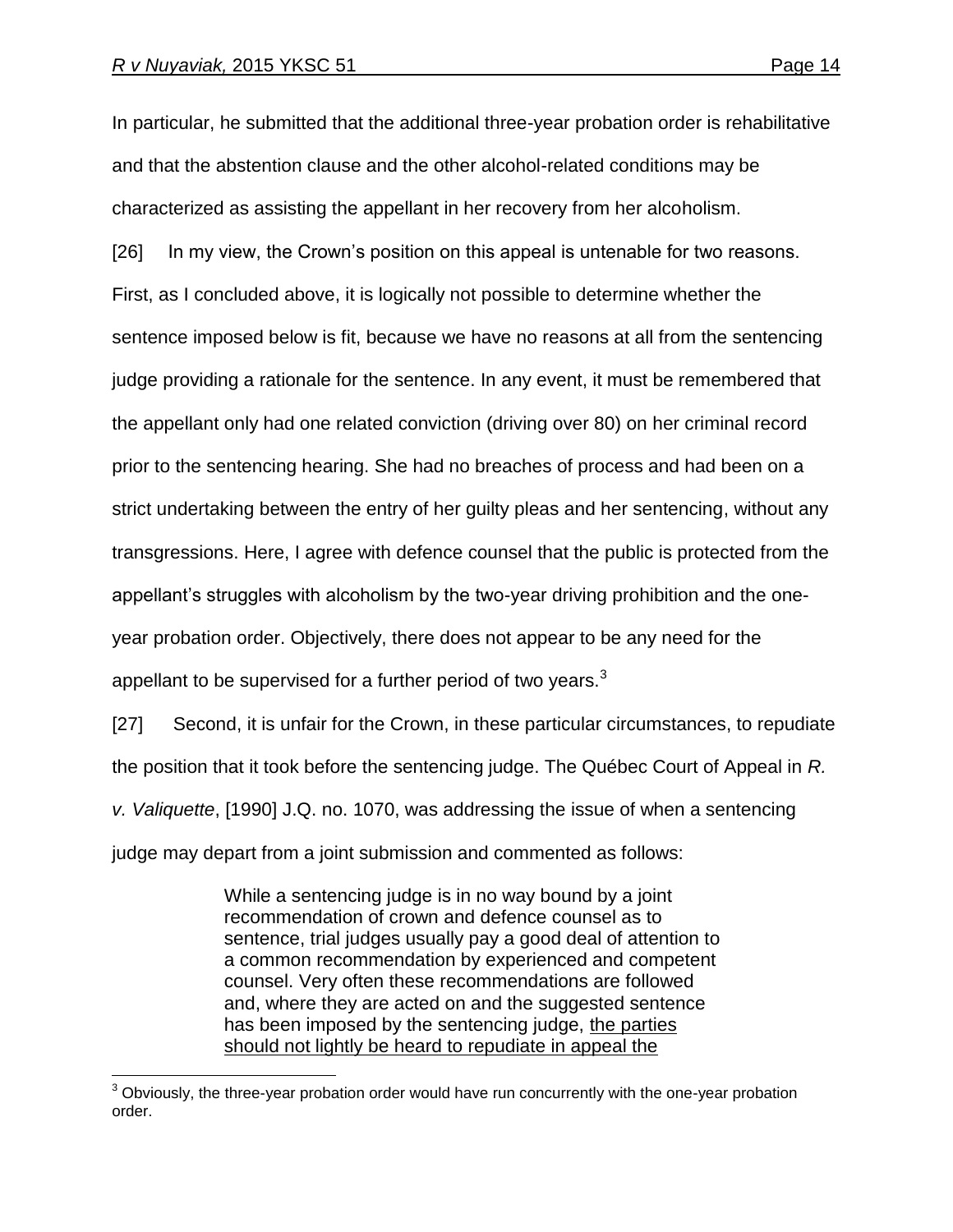positions they have taken before the sentencing judge. This principle has been applied more strictly to the crown than to the accused, however… (p. 6, my emphasis)

[28] Further, the Prince Edward Island Court of Appeal, in *R. v. MacArthur*, [1978]

P.E.I.J. No. 95, quoted with approval Hugessen J. in *R. v. Roy*, 18 C.R.N.S. 89, as

follows:

"The Crown, like any other litigant, ought not to be heard to repudiate before the appellate court the position taken by its counsel in the trial court, except for the gravest possible reasons. Such reasons might be where the sentence was an illegal one, or where the Crown can demonstrate that the counsel had in some way been misled, or finally, where it can be shown that the public interest in the orderly administration of justice is outweighed by the gravity of the crime and the gross insufficiency of the sentence." (para. 6, my emphasis)

In the case at bar, Crown counsel on the appeal put forward no justification for

repudiating the position taken by Crown counsel in the Territorial Court.

[29] In *Cerasuolo*, cited above, Finlayson J.A., speaking for the Ontario Court of

Appeal, stated at para. 9:

[9] The Crown and the defence bar have cooperated in fostering an atmosphere where the parties are encouraged to discuss the issues in a criminal trial with a view to shortening the trial process. This includes bringing issues to a final resolution through plea-bargaining. This laudable initiative cannot succeed unless the accused has some assurance that the trial judge will in most instances honour agreements entered into by the Crown.

To this I would add that it is similarly important for the Crown to honour its commitments

in the plea-bargaining process. Resiling from positions taken at the first instance, when

such matters proceed to appeal, can only serve to undermine the effectiveness of that

process: see also *Sinclair*, cited above, at para. 8.